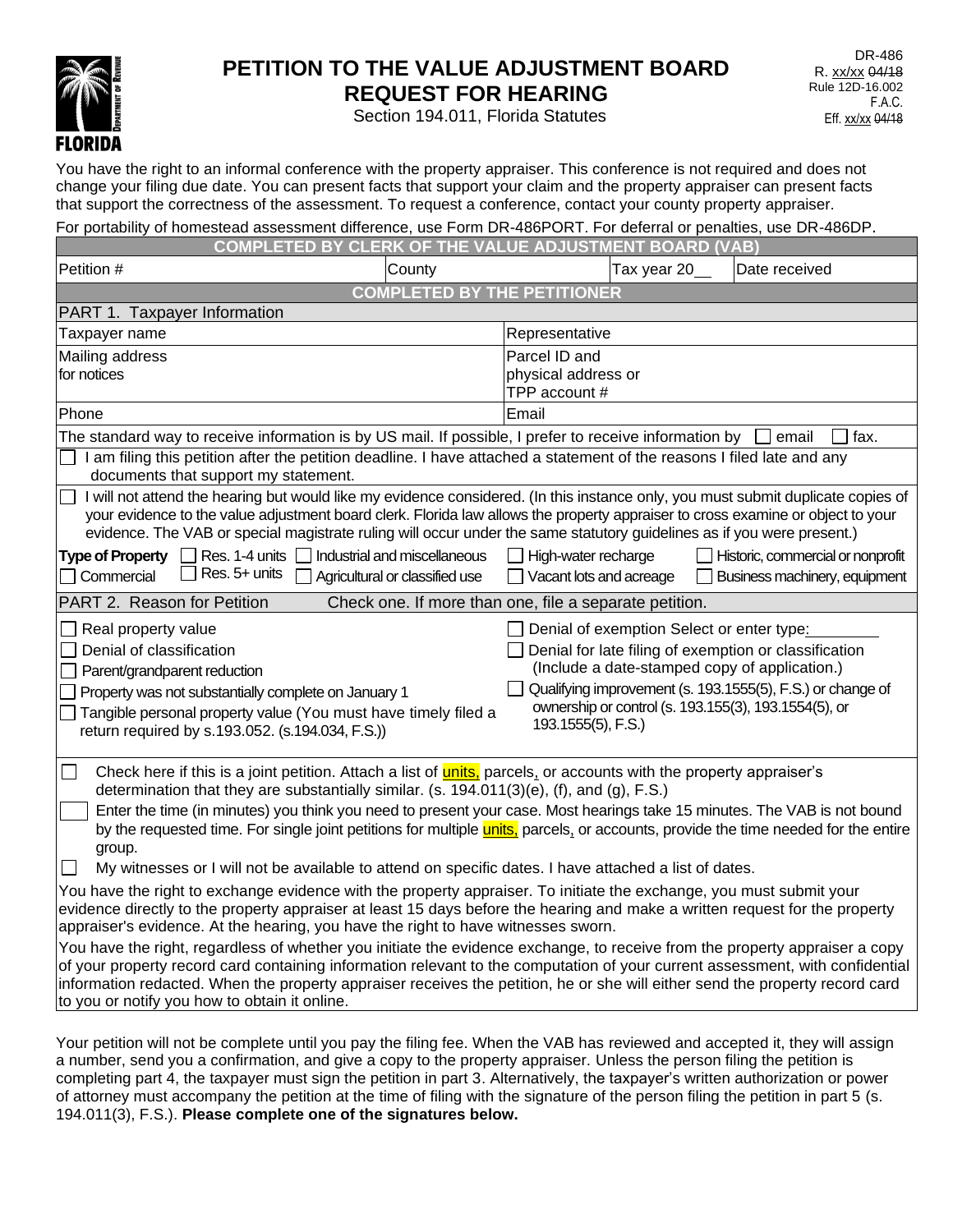| PART 3. Taxpayer Signature                                                                                                                                                                                                                                                                                                                                                                 |            |      |  |  |  |  |
|--------------------------------------------------------------------------------------------------------------------------------------------------------------------------------------------------------------------------------------------------------------------------------------------------------------------------------------------------------------------------------------------|------------|------|--|--|--|--|
| Complete part 3 if you are representing yourself or if you are authorizing a representative listed in part 5 to represent you<br>without attaching a completed power of attorney or authorization for representation to this form.<br>Written authorization from the taxpayer is required for access to confidential information from the property appraiser or tax<br>collector.          |            |      |  |  |  |  |
| $\Box$ I authorize the person I appoint in part 5 to have access to any confidential information related to this petition.<br>Under penalties of perjury, I declare that I am the owner of the property described in this petition and that I have read this<br>petition and the facts stated in it are true.                                                                              |            |      |  |  |  |  |
| Signature, taxpayer                                                                                                                                                                                                                                                                                                                                                                        | Print name | Date |  |  |  |  |
| PART 4. Employee, Attorney, or Licensed Professional Signature                                                                                                                                                                                                                                                                                                                             |            |      |  |  |  |  |
| Complete part 4 if you are the taxpayer's or an affiliated entity's employee or you are one of the following licensed<br>representatives.                                                                                                                                                                                                                                                  |            |      |  |  |  |  |
| I am (check any box that applies):                                                                                                                                                                                                                                                                                                                                                         |            |      |  |  |  |  |
|                                                                                                                                                                                                                                                                                                                                                                                            |            |      |  |  |  |  |
| A Florida Bar licensed attorney (Florida Bar number _______________________).                                                                                                                                                                                                                                                                                                              |            |      |  |  |  |  |
| A Florida real estate appraiser licensed under Chapter 475, Florida Statutes (license number _________________                                                                                                                                                                                                                                                                             |            |      |  |  |  |  |
| A Florida real estate broker licensed under Chapter 475, Florida Statutes (license number ____________________                                                                                                                                                                                                                                                                             |            |      |  |  |  |  |
| │ A Florida certified public accountant licensed under Chapter 473, Florida Statutes (license number __                                                                                                                                                                                                                                                                                    |            |      |  |  |  |  |
| I understand that written authorization from the taxpayer is required for access to confidential information from the property<br>appraiser or tax collector.                                                                                                                                                                                                                              |            |      |  |  |  |  |
| Under penalties of perjury, I certify that I have authorization to file this petition on the taxpayer's behalf, and I declare that I<br>am the owner's authorized representative for purposes of filing this petition and of becoming an agent for service of process<br>under s. 194.011(3)(h), Florida Statutes, and that I have read this petition and the facts stated in it are true. |            |      |  |  |  |  |
| Signature, representative                                                                                                                                                                                                                                                                                                                                                                  | Print name | Date |  |  |  |  |
| PART 5. Unlicensed Representative Signature                                                                                                                                                                                                                                                                                                                                                |            |      |  |  |  |  |
| Complete part 5 if you are an authorized representative not listed in part 4 above.                                                                                                                                                                                                                                                                                                        |            |      |  |  |  |  |
| $\Box$ I am a compensated representative not acting as one of the licensed representatives or employees listed in part 4 above<br>AND (check one)                                                                                                                                                                                                                                          |            |      |  |  |  |  |
| □ Attached is a power of attorney that conforms to the requirements of Part II of Chapter 709, F.S., executed with the<br>taxpayer's authorized signature OR $\Box$ the taxpayer's authorized signature is in part 3 of this form.                                                                                                                                                         |            |      |  |  |  |  |
| $\Box$ I am an uncompensated representative filing this petition AND (check one)                                                                                                                                                                                                                                                                                                           |            |      |  |  |  |  |
| $\Box$ the taxpayer's authorization is attached OR $\Box$ the taxpayer's authorized signature is in part 3 of this form.                                                                                                                                                                                                                                                                   |            |      |  |  |  |  |
| I understand that written authorization from the taxpayer is required for access to confidential information from the property<br>appraiser or tax collector.                                                                                                                                                                                                                              |            |      |  |  |  |  |
| Under penalties of perjury, I declare that I am the owner's authorized representative for purposes of filing this petition and of<br>becoming an agent for service of process under s. 194.011(3)(h), Florida Statutes, and that I have read this petition and the<br>facts stated in it are true.                                                                                         |            |      |  |  |  |  |
| Signature, representative                                                                                                                                                                                                                                                                                                                                                                  | Print name | Date |  |  |  |  |